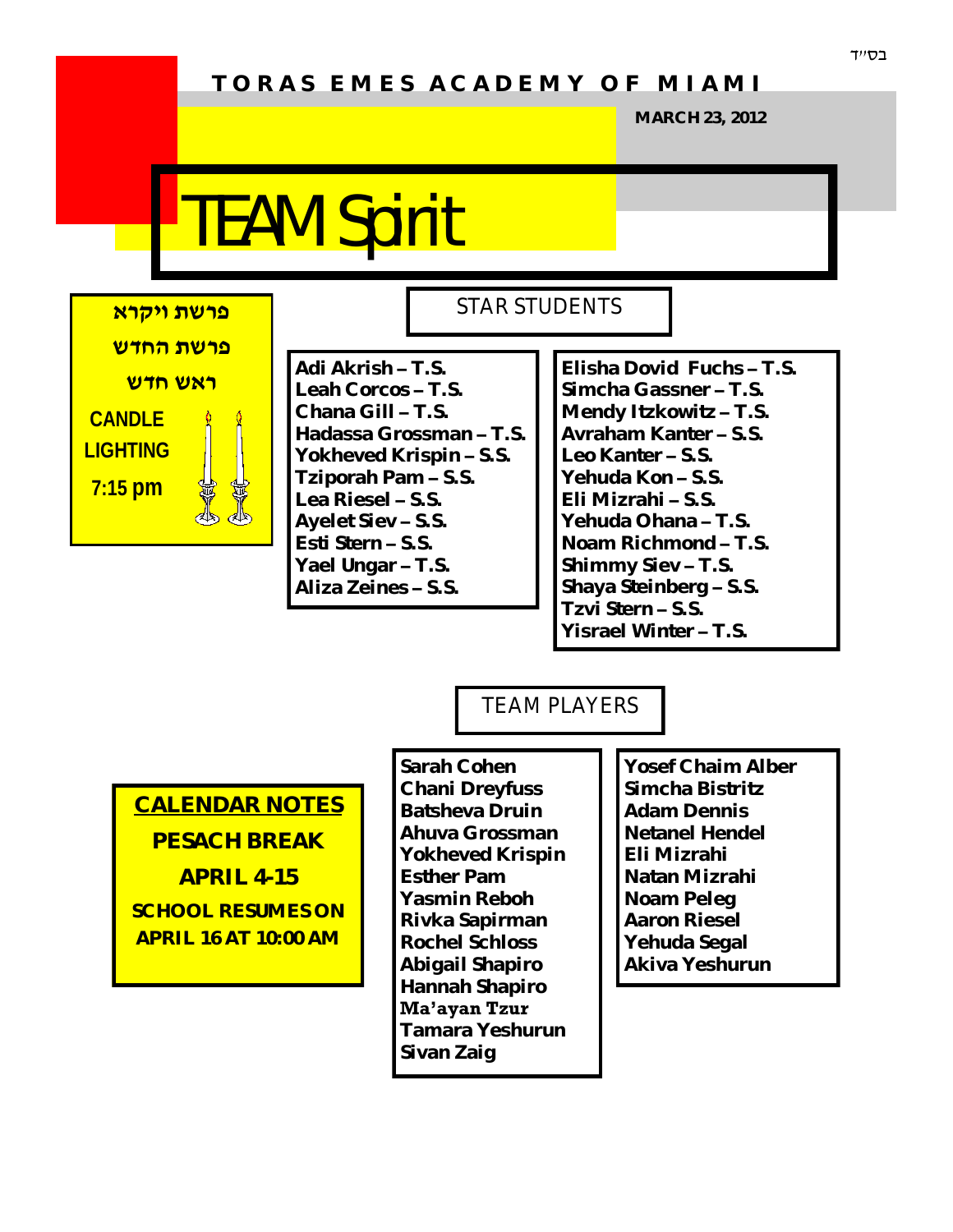# **MISHNAYOS SIYUM**

*M azel Tov* to all of the winners and participants!

Prizes were distributed to our top achievers at our Grand *Siyum* on Thursday.

#### **SENIOR DIVISION (5)**

Reference Shas – Eli Mizrahi Mikraos Gedolos – Yossi Cohen Mishna Berura – Yosef Steinberg Chumash with Rashi – Zevi Roth

#### **JUNIOR DIVISION (3 - 4)**

Mishnayos Kehati – Avraham Homnick Mishna Brura - Ariel Hahn Mikraos Gedolos - Adam Dennis Chumash with Rashi - Ephraim Dudovitz

*Yasher Koach* to our two top learners, **Yossi Cohen** and **Eli Mizrahi**, who delivered articulate and sophisticated *Divrei Torah* at the *Siyum*.

We are honored to have had **Rabbi Yaakov Tzvi Blejer,** Rosh Kollel, NMB Kollel, deliver inspiring *Divrei Bracha* and words of *Chizuk* to our boys, and we are grateful that he took the time to join us.

A special *Mazel Tov* goes to **Eli Mizrahi**  who won the bicycle raffle! We are still looking forward to the *Mishnayos* Auction, which will take place after Pesach.

Our Mishnayos Program was conducted **L"Ilui Nishmas Yehuda Leib ben Menashe, Avi Greenberg, a"h.** We are gratified at the efforts of the many, many boys who honored his memory through their learning.

#### **HASMODA PROJECT**

W e are looking forward to our Annual Pesach Hasmoda Program for all of our elementary school children.



With less than two weeks of school until Pesach, we are issuing our semi-annual call for sponsors to dedicate this program for a Refuah Shelaima, in memory of a beloved departed, or simply to honor someone. Sponsorships are welcome, beginning with a \$50 contribution. Please call Rabbi Baumann in the school office.

### **OUR FIFTH GRADE AUTHORS PRESENTING MICHAEL SHMUELI & EFREM WASSERMAN**

 $\bigcirc$ ur second grade boys had a special presentation on March 23, in which two of our own fifth graders, Michael Shmueli and Efrem Wasserman read their own compositions of character sketches from books they had read. The presentation was enhanced by the 3-D puppets the boys created, reflecting the clothing, faces, and expressions of the characters. The second grade boys listened attentively as Michael and Efrem proudly read their essays while displaying their puppets. What a special treat for grade two! What a commendable accomplishment for Efrem and Michael!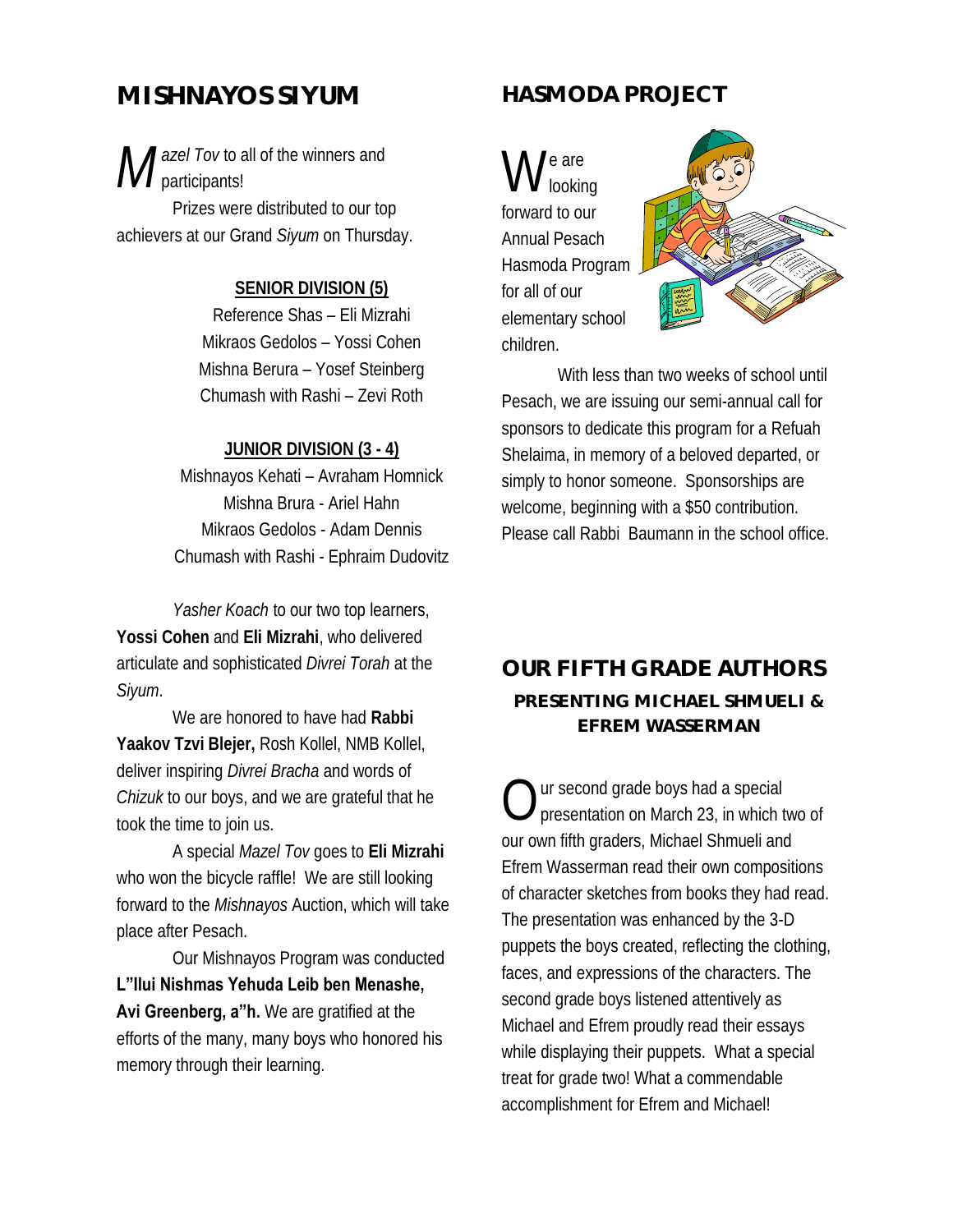# **HELP! I'M A LIBRARY BOOK AND I'M LOST!**

A large number of library books are overdue from the school library. As you embark on your



*chometz* cleaning this weekend, give yourself a prize for finding and returning our missing library books. Please keep in mind that no books may be checked out of the library over the Pesach vacation.

## **MAZEL TOV**

T o Rabbi and Mrs. Yaakov Flamholtz and family on the engagement of their

daughter, our alumna, Hindy to Yoel Chaneles of Kew Gardens.

# **REFUAH SHELAIMA**

Rachel bas Basya Yehuda Pinchas ben Osna Yaacov Chai ben Margalit (HaRav Yosef)

R' Yosef Shalom ben Chaya Musha (Rav Elyashav, Shlita) Ariella Sarah bas Elisheva Malka Leah Golda bas Esther Frimmet Devorah Chana bas Tova Gittel

#### R' Chaim Yisroel ben Chana Tziril (Rav Belsky)

Yitzchok Tuvia ben Rickel Yitzchak Isaac ben Treina Rivka Meir Baruch ben Esther Fraydel Michelle bas Ene Aharon ben Reina

### **SAVE THE DATE!**

**Yeshiva Toras Chaim/Toras Emes 8th Annual Chinese Auction Sunday, May 6, 2012**

#### **REMINDER:**

#### **BOYS' ASSEMBLY**

**THURSDAY, MARCH 29 Official uniform for all boys on Thursday**

**Next Girls' Assembly—April 26**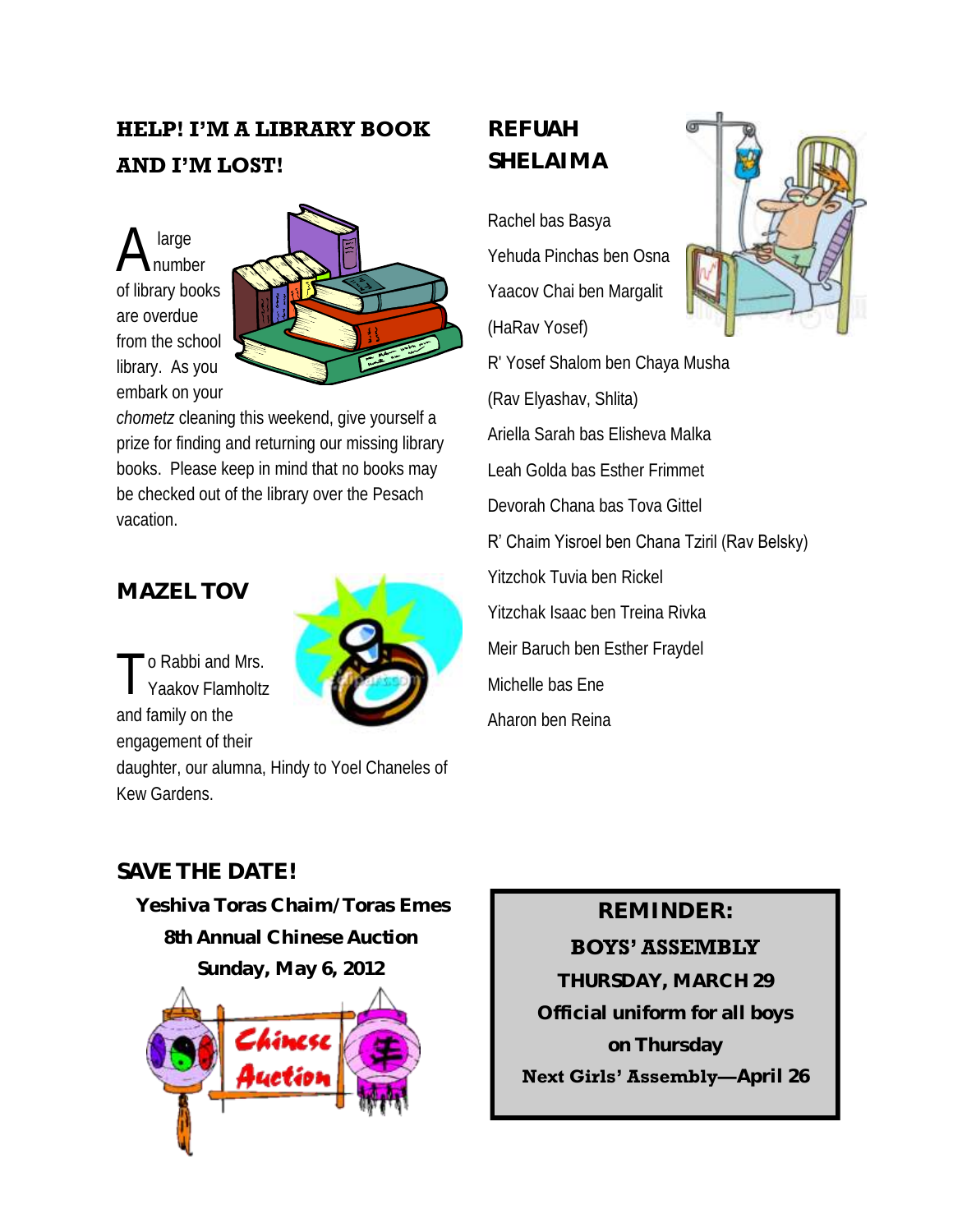#### **T.E.A.M.'S GLORIOUS GARDEN - "THE TEAM GARDEN WALK"**

by Mrs. Saks

I's hard to believe that it was just six weeks ago on Tu B'Shevat that our school garden project<br>consisted of small tomato plants, yellow marigolds, and cups and cups of seeds planted by the students t's hard to believe that it was just six weeks ago on *Tu B'Shevat* that our school garden project on that day. After a generous four day dose of rain from *Hashem* to start us off, the seedlings were transplanted from the cups to the ground.

Not knowing what would grow, we were pleasantly surprised to observe carrots, parsley, zucchini, corn, sunflowers, cucumbers, lettuce, and more pop up. Even though 3G's seedlings did not take, Mrs. Hirsch, Mrs. Cohen and the girls replanted beans and flowers which are now thriving. We thought that 4B's peppers were drowned in the initial downpour, but there are little seedlings growing bigger each day. Each class is on a watering schedule to insure that the hot and sunny Florida weather will not get the best of the plants. The garden's progress is updated to their classmates when students visit the garden to help in the watering and weeding. We had an unwelcome visit from some garden pests, green horned tomato caterpillars, who were enjoying dinner courtesy of our tomato plants. With help from the boys of 2B, we picked them off, as instructed, and hopefully, they will not visit again anytime soon.

Just this week, two classes were able to pick their first "Big Boy" tomatoes and experience the taste of home grown vegetables. Many students, including the ECE, enjoy visiting and seeing what is new in the garden. We look forward to eating more of "the fruits of our labor" in the near future.

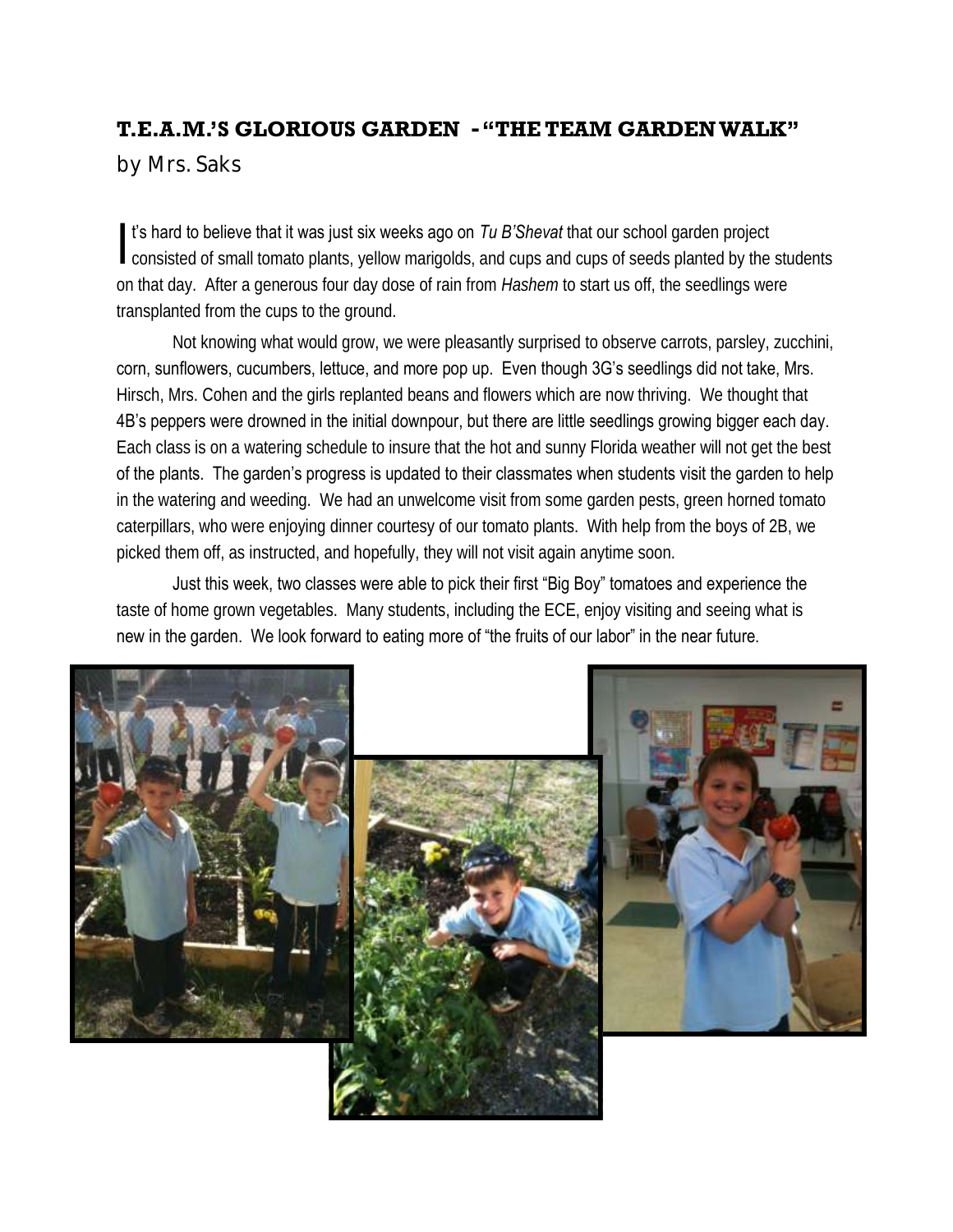

Rabbi Kalman Baumann Principal

Rabbi Noam Grossman Assistant Principal

Dr. Deborah Lerer Secular Studies Principal

Mrs. Naomi Bloom Early Childhood Director

Erev Shabbos Parashas Vayikra/Shabbos Parashas HaChodesh/Rosh Chodesh Nisan 5772

Dear Parents,

"It's an adventure!" This is one of our family's favorite sayings. It comes in most handy when we're lost on a trip, when our plans fall apart, when an arrangement unravels, when a flight is delayed etc., etc. More recently, we've expanded its usefulness to include any of many vicissitudes of life such as a machine malfunctioning, a merchandise order gone awry, a billing snafu – you name it, we seem to be experiencing so many "adventures."

Perhaps the `mother' of all "adventures" is *Pesach*. Whether you're making *Pesach* at home and the refrigerator dies the day before *Erev Pesach*, you're going to your in-laws up north and you realize once you're checking in at the airport, (late, of course) that you left the little boys' suitcase at home, or you're being pampered at a hotel by your generous father-in-law and your children simply refuse to participate in any child care arrangement, the potential for "mega-adventures" is seemingly endless.

With the countdown to *Pesach* beginning in earnest, it would be most worthwhile to get some perspective on what our goals should be for ourselves and our children this holiday season. There is little doubt that we'll make it to the *seder* at the right time and place, with *Matza*, wine and all the accoutrements in order, IY'H. But what will we be able to look back upon, when life returns to normal, when the last *Pesach* dish is put away? Have we become better people, more effective parents? We have to know going in, that the excitement and pressure of preparing for *Pesach*, the stress of getting to where we need to go, the tension that could easily surround a lengthy stay in close quarters with extended family are all *Nisyonos*, tests, that *Hashem* in His infinite love for us has designed especially for us to help us grow in our *Midos*. In conjunction with our great joy and celebration, *Hashem* is measuring our `*midos* muscles', to see what shape they're in, and giving us opportunities to stretch them.

How do we most effectively succeed at a *Nisayon*? We prepare beforehand. It's inevitable that we'll stand on line for 25 minutes at the grocery only to discover the main item we came for has sold out. If we're traveling a long distance with a large family, we can count on something going wrong – clothing misplaced, flight delayed, or a pick-up arrangement fouled up.

-continued-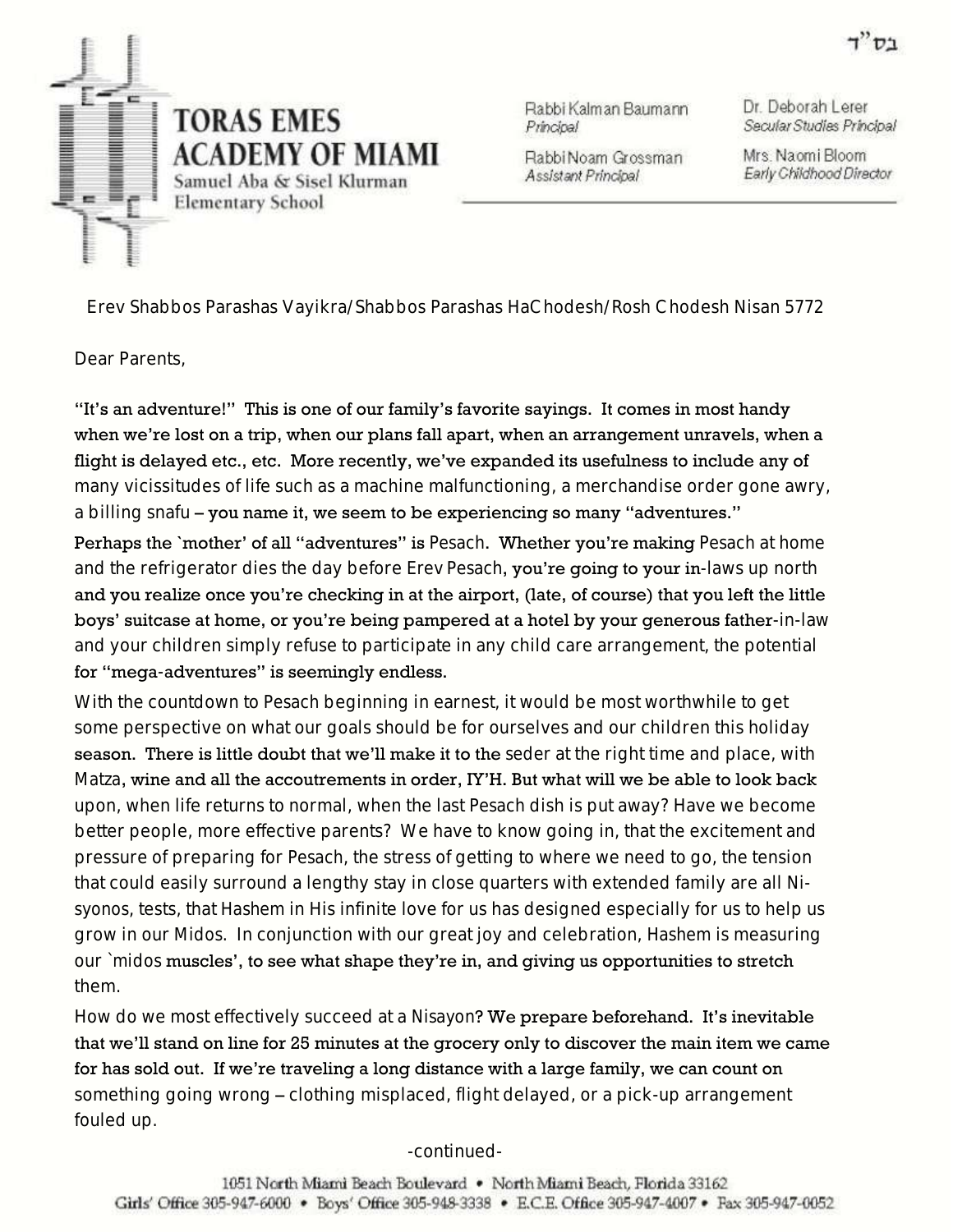If we know beforehand something will go wrong, we don't get so uptight about it. If we envision how we will (appropriately) react when something doesn't go according to plan, Plan A that is, we'll have a blueprint to rely on when our intellect starts to flee and our emotions take over. If we're conscious about how we're being judged on high for how well we keep our cool when things start falling apart, we can consciously lower the emotional temperature. If we view stressful episodes with a touch of humor and an "it's an adventure" attitude, we will retain a measure of calm far beyond what we thought possible.

*Pesach* is the most glorious time of the year. Let's focus on our true goals during this time and turn lemons into lemonade and disasters into learning and growing opportunities. Let's think that if our favorite bowl breaks, our favorite recipe flops or our *Kittel* never made it into the suitcase, even if we can't have our *Pesach* item, we will retain and strengthen our good *midos* and the positive role model that we are for our children. That is truth, that is eternity.

Best wishes for a restful *Shabbos* and a week of peaceful, positive, productive Pesach preparations

Rabli Kalman Deuman

Rabbi Kalman Baumann